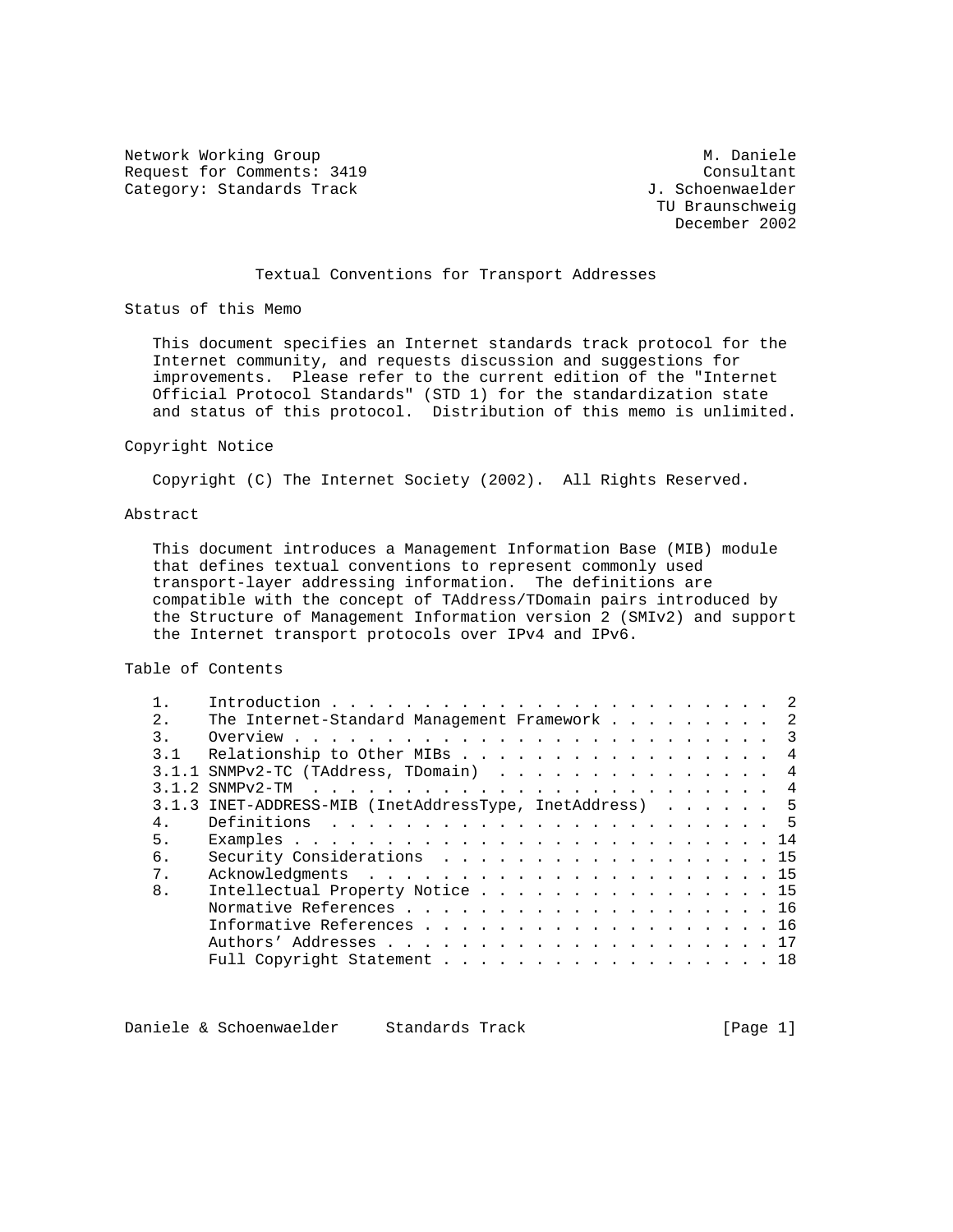#### 1. Introduction

 Several MIB modules need to represent transport-layer addresses in a generic way. Typical examples are MIBs for application protocols that can operate over several different transports or application management MIBs that need to model generic communication endpoints.

 The SMIv2 in STD 58, RFC 2579 [RFC2579] defines the textual conventions TDomain and TAddress to represent generic transport layer endpoints. A generic TAddress value is interpreted in a given transport domain which is identified by a TDomain value. The TDomain is an object identifier which allows MIB authors to extend the set of supported transport domains by providing suitable definitions in standardized or enterprise specific MIB modules.

 An initial set of TDomain values and concrete TAddress formats has been standardized in STD 62, RFC 3417 [RFC3417]. These definitions are however mixed up with SNMP semantics. Furthermore, definitions for Internet transport protocols over IPv4 and IPv6 are missing.

 The purpose of this memo is to introduce a set of well-known textual conventions to represent commonly used transport-layer addressing information which is compatible with the original TDomain and TAddress approach and which includes definitions for additional Internet transport protocols over IPv4 and IPv6. This memo also introduces a new textual convention which enumerates the well-known transport domains since such an enumeration provides in many cases sufficient flexibility and is more efficient compared to object identifiers.

 The key words "MUST", "MUST NOT", "SHOULD", "SHOULD NOT" and "MAY" in this document are to be interpreted as described in BCP 14, RFC 2119 [RFC2119].

2. The Internet-Standard Management Framework

 For a detailed overview of the documents that describe the current Internet-Standard Management Framework, please refer to section 7 of RFC 3410 [RFC3410].

 Managed objects are accessed via a virtual information store, termed the Management Information Base or MIB. MIB objects are generally accessed through the Simple Network Management Protocol (SNMP). Objects in the MIB are defined using the mechanisms defined in the Structure of Management Information (SMI). This memo specifies a MIB module that is compliant to the SMIv2, which is described in STD 58, RFC 2578 [RFC2578], STD 58, RFC 2579 [RFC2579] and STD 58, RFC 2580 [RFC2580].

Daniele & Schoenwaelder Standards Track [Page 2]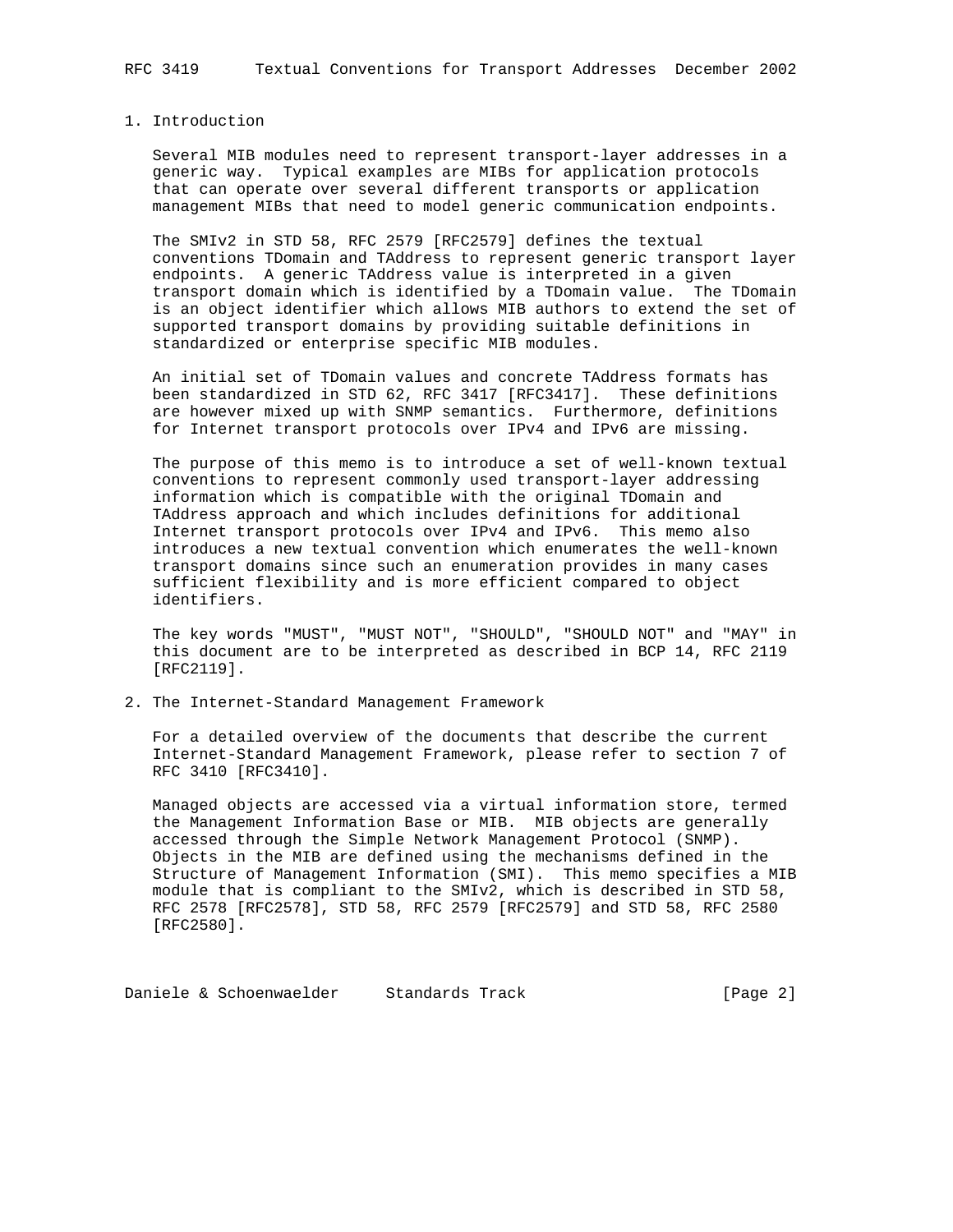### 3. Overview

 This MIB module contains definitions for commonly used transport layer addressing information. In particular, it provides the following definitions:

- 1. Textual conventions for generic transport addresses (TransportAddress) and generic transport domains (TransportDomain).
- 2. Object identifier registrations for well-known transport domains.
- 3. An enumeration of the well-known transport domains, called a transport address type (TransportAddressType).
- 4. A set of textual conventions for the address formats used by well-known transport domains. The DISPLAY-HINTs are aligned with the formats used in URIs [RFC2396], [RFC3291].

 The textual conventions for well-known transport domains support scoped Internet addresses. The scope of an Internet address is a topological span within which the address may be used as a unique identifier for an interface or set of interfaces. A scope zone, or simply a zone, is a concrete connected region of topology of a given scope. Note that a zone is a particular instance of a topological region, whereas a scope is the size of a topological region [SCOPED]. Since Internet addresses on devices that connect multiple zones are not necessarily unique, an additional zone index is needed on these devices to select an interface. The textual conventions TransportAddressIPv4z and TransportAddressIPv6z are provided to support Internet transport addresses that include a zone index. In order to support arbitrary combinations of scoped Internet transport addresses, MIB authors SHOULD use a separate TransportDomain or TransportAddressType objects for each TransportAddress object.

 There are two different ways how new transport domains and textual conventions for the address formats used by those new transport domains can be defined.

- 1. The MIB module contained in this memo can be updated and new constants for the TransportDomain and the TransportAddressType enumeration can be assigned.
- 2. Other MIB modules may define additional transport domains and associated textual conventions. Such an extension can not update the TransportAddressType enumeration.

Daniele & Schoenwaelder Standards Track [Page 3]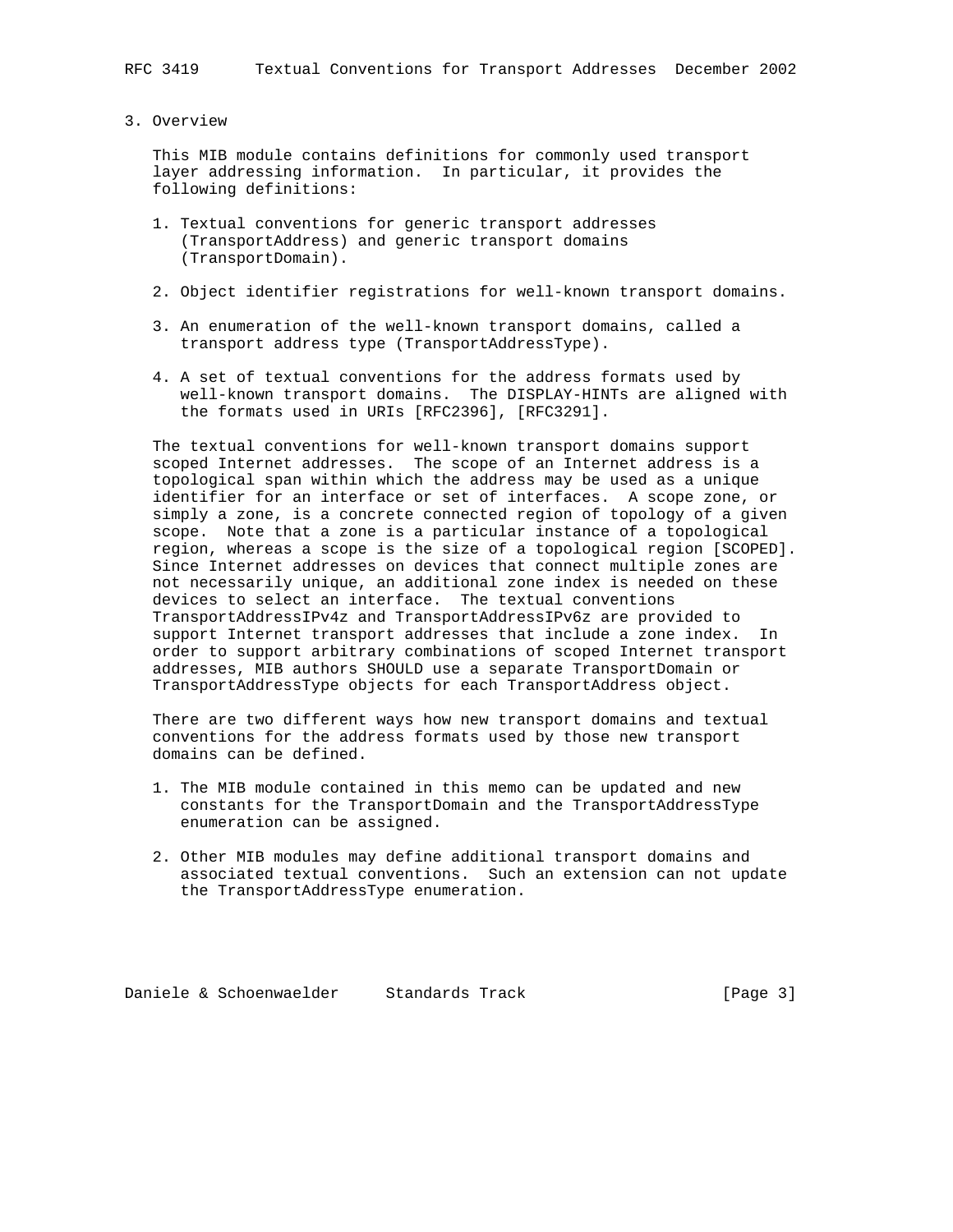It is therefore a MIB designers choice whether he uses (a) a more compact TransportAddressType object with limited extensibility or (b) a more verbose TransportDomain object which allows arbitrary extensions in other MIB modules.

 The MIB module contained in this memo does NOT define the transport mappings of any particular protocol. Rather, it defines a set of common identifiers and textual conventions that are intended to be used within various transport mappings documents.

3.1 Relationship to Other MIBs

 This section discusses how the definitions provided by the MIB module contained in this memo relate to definitions in other MIB modules.

3.1.1 SNMPv2-TC (TAddress, TDomain)

 The SNMPv2-TC MIB module [RFC2579] defines the textual conventions TAddress and TDomain to represent generic transport addresses.

 A TAddress is an octet string with a size between 1 and 255 octets. Experience has shown that there is sometimes a need to represent unknown transport addresses. The MIB module contained in this memo therefore introduces a new textual convention TransportAddress which is an octet string with a size between 0 and 255 octets and otherwise identical semantics. In other words, the sub-type TransportAddress (SIZE (1..255)) is identical with the TAddress defined in the SNMPv2-TC MIB module [RFC2579].

 This MIB module also introduces a new textual convention TransportDomain which is compatible with the TDomain definition so that a complete set of definitions is contained in a single MIB module. New MIB modules SHOULD use the generic TransportDomain, TransportAddressType and TransportAddress definitions defined in this memo. Existing MIB modules may be updated to use the definitions provided in this memo by replacing TDomain with TransportDomain and TAddress with TransportAddress (SIZE (1..255)).

## 3.1.2 SNMPv2-TM

 The transport domain values defined in the SNMPv2-TM MIB module [RFC3417] all contain "snmp" as the prefix in their name and are registered under 'snmpDomains' (from RFC 2578 [RFC2578]). They were originally intended to describe SNMP transport domains only - but they were later also used for non-SNMP transport endpoints. These definitions are also incomplete since new transport address domains are needed to support (at least) SNMP over UDP over IPv6.

Daniele & Schoenwaelder Standards Track [Page 4]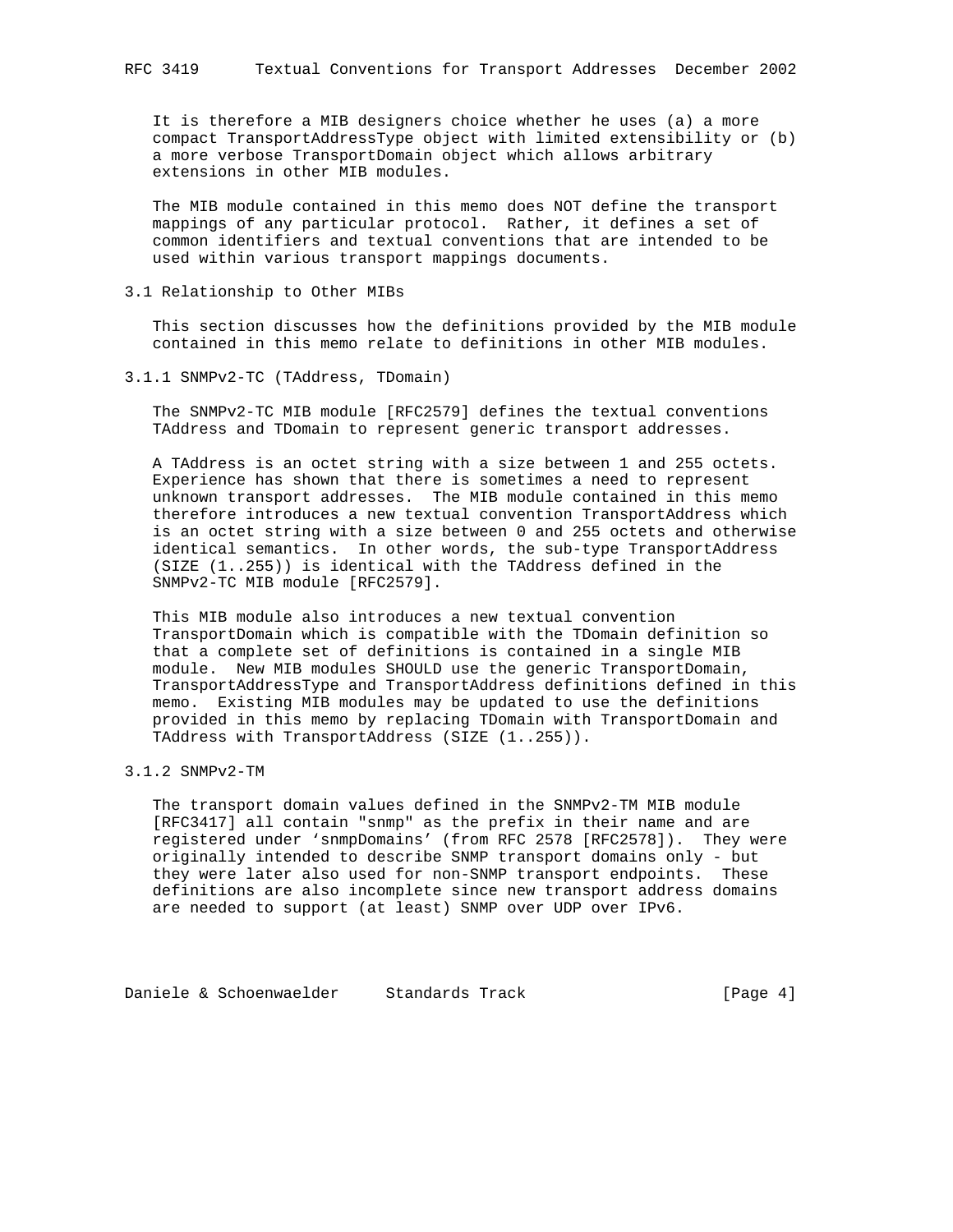The transport domain values defined in this memo are independent of the protocol running over the transport-layer and SHOULD be used for all transport endpoints not carrying SNMP traffic. Programs that interpret transport domain values should in addition accept the transport domain values defined in the SNMPv2-TM MIB module in order to provide interoperability with existing implementations that use the SNMP specific transport domain values.

 Transport endpoints which carry SNMP traffic SHOULD continue to use the definitions from the SNMPv2-TM MIB module where applicable. They SHOULD use the transport domain values defined in this memo for SNMP transports not defined in the SNMPv2-TM MIB module, such as SNMP over UDP over IPv6. Programs that interpret transport domain values should in addition accept all the transport domain values defined in this memo in order to provide interoperability in cases where it is not possible or desirable to distinguish the protocols running over a transport endpoint.

### 3.1.3 INET-ADDRESS-MIB (InetAddressType, InetAddress)

 The INET-ADDRESS-MIB MIB module [RFC3291] defines the textual conventions InetAddressType and InetAddress to represent Internet network layer endpoints. Some MIB modules use these textual conventions in conjunction with the InetPortNumber textual convention to represent Internet transport-layer endpoints. This approach is fine as long as a MIB models protocols or applications that are specific to the Internet suite of transport protocols. For protocols or applications that can potentially use other transport protocols, the use of the definitions contained in this memo is more appropriate.

4. Definitions

TRANSPORT-ADDRESS-MIB DEFINITIONS ::= BEGIN

IMPORTS

|                    | MODULE-IDENTITY, OBJECT-IDENTITY, mib-2 |  | FROM SNMPv2-SMI |
|--------------------|-----------------------------------------|--|-----------------|
| TEXTUAL-CONVENTION |                                         |  | FROM SNMPv2-TC; |

transportAddressMIB MODULE-IDENTITY LAST-UPDATED "200211010000Z" ORGANIZATION "IETF Operations and Management Area" CONTACT-INFO "Juergen Schoenwaelder (Editor) TU Braunschweig Bueltenweg 74/75 38106 Braunschweig, Germany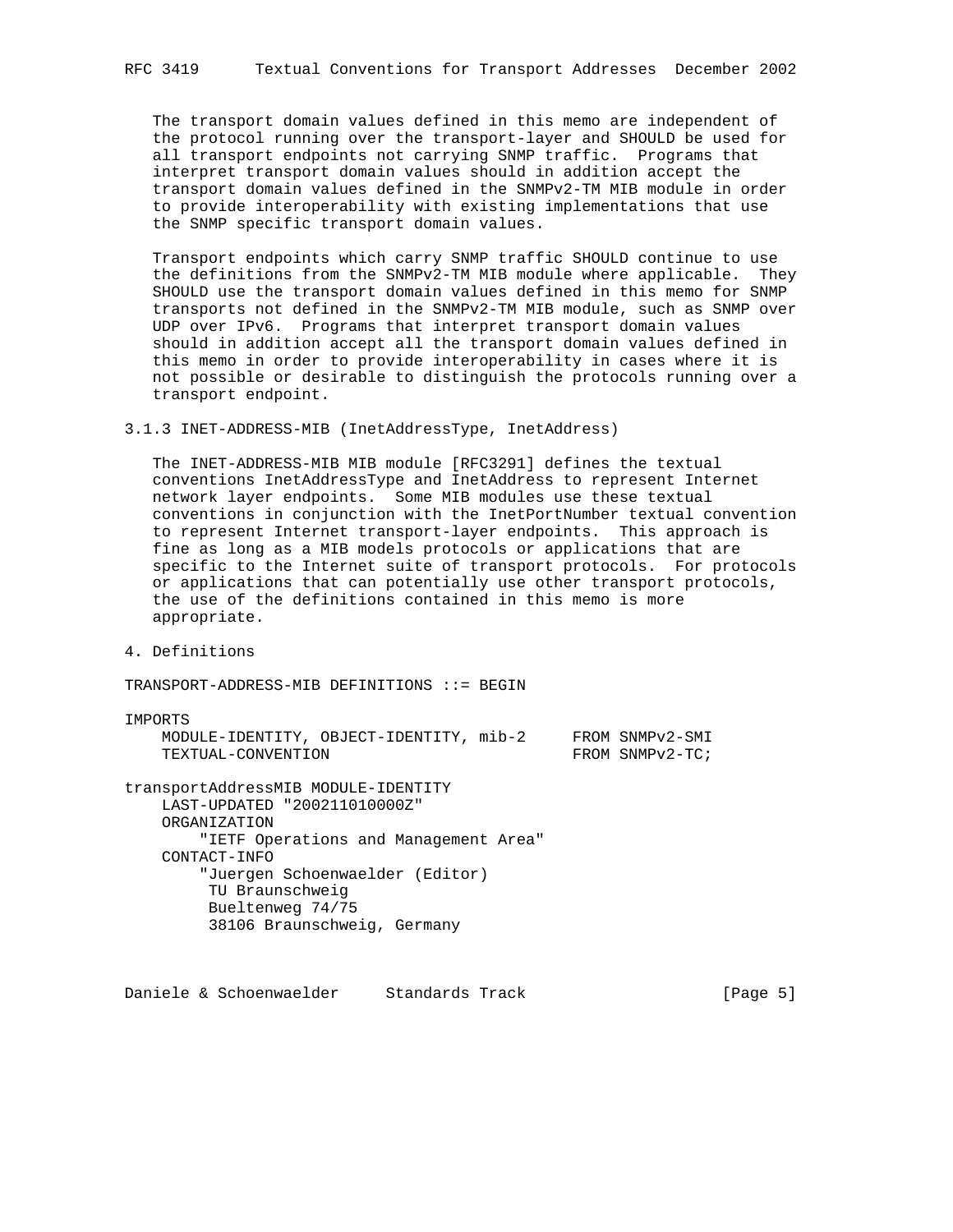```
 Phone: +49 531 391-3289
          EMail: schoenw@ibr.cs.tu-bs.de
         Send comments to <mibs@ops.ietf.org>."
     DESCRIPTION
         "This MIB module provides commonly used transport
          address definitions.
          Copyright (C) The Internet Society (2002). This version of
          this MIB module is part of RFC 3419; see the RFC itself for
          full legal notices."
     -- Revision log
    REVISION "200211010000Z"
    DESCRIPTION
         "Initial version, published as RFC 3419."
    ::= { mib-2 100 }
transportDomains OBJECT IDENTIFIER ::= { transportAddressMIB 1 }
transportDomainUdpIpv4 OBJECT-IDENTITY
    STATUS current
    DESCRIPTION
         "The UDP over IPv4 transport domain. The corresponding
         transport address is of type TransportAddressIPv4 for
          global IPv4 addresses."
     ::= { transportDomains 1 }
transportDomainUdpIpv6 OBJECT-IDENTITY
    STATUS current
    DESCRIPTION
         "The UDP over IPv6 transport domain. The corresponding
         transport address is of type TransportAddressIPv6 for
         global IPv6 addresses."
     ::= { transportDomains 2 }
transportDomainUdpIpv4z OBJECT-IDENTITY
     STATUS current
    DESCRIPTION
         "The UDP over IPv4 transport domain. The corresponding
         transport address is of type TransportAddressIPv4z for
         scoped IPv4 addresses with a zone index."
     ::= { transportDomains 3 }
transportDomainUdpIpv6z OBJECT-IDENTITY
    STATUS current
```
RFC 3419 Textual Conventions for Transport Addresses December 2002

Daniele & Schoenwaelder Standards Track (Page 6)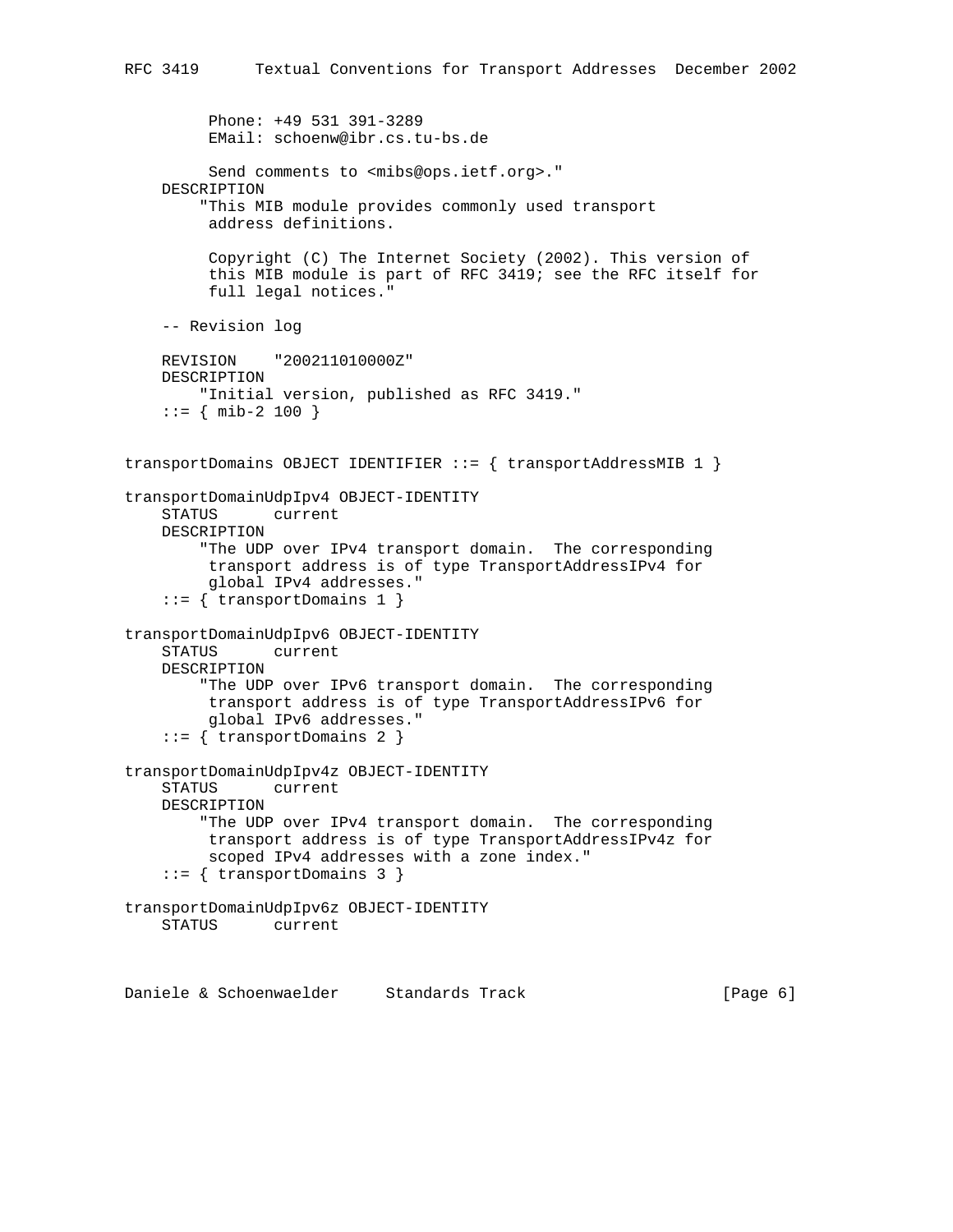```
 DESCRIPTION
         "The UDP over IPv6 transport domain. The corresponding
          transport address is of type TransportAddressIPv6z for
          scoped IPv6 addresses with a zone index."
    ::= { transportDomains 4 }
transportDomainTcpIpv4 OBJECT-IDENTITY
    STATUS current
    DESCRIPTION
         "The TCP over IPv4 transport domain. The corresponding
         transport address is of type TransportAddressIPv4 for
         global IPv4 addresses."
     ::= { transportDomains 5 }
transportDomainTcpIpv6 OBJECT-IDENTITY
     STATUS current
    DESCRIPTION
         "The TCP over IPv6 transport domain. The corresponding
         transport address is of type TransportAddressIPv6 for
         global IPv6 addresses."
     ::= { transportDomains 6 }
transportDomainTcpIpv4z OBJECT-IDENTITY
    STATUS current
    DESCRIPTION
         "The TCP over IPv4 transport domain. The corresponding
          transport address is of type TransportAddressIPv4z for
          scoped IPv4 addresses with a zone index."
     ::= { transportDomains 7 }
transportDomainTcpIpv6z OBJECT-IDENTITY
    STATUS current
    DESCRIPTION
         "The TCP over IPv6 transport domain. The corresponding
         transport address is of type TransportAddressIPv6z for
         scoped IPv6 addresses with a zone index."
     ::= { transportDomains 8 }
transportDomainSctpIpv4 OBJECT-IDENTITY
     STATUS current
    DESCRIPTION
         "The SCTP over IPv4 transport domain. The corresponding
         transport address is of type TransportAddressIPv4 for
          global IPv4 addresses. This transport domain usually
         represents the primary address on multihomed SCTP
         endpoints."
     ::= { transportDomains 9 }
```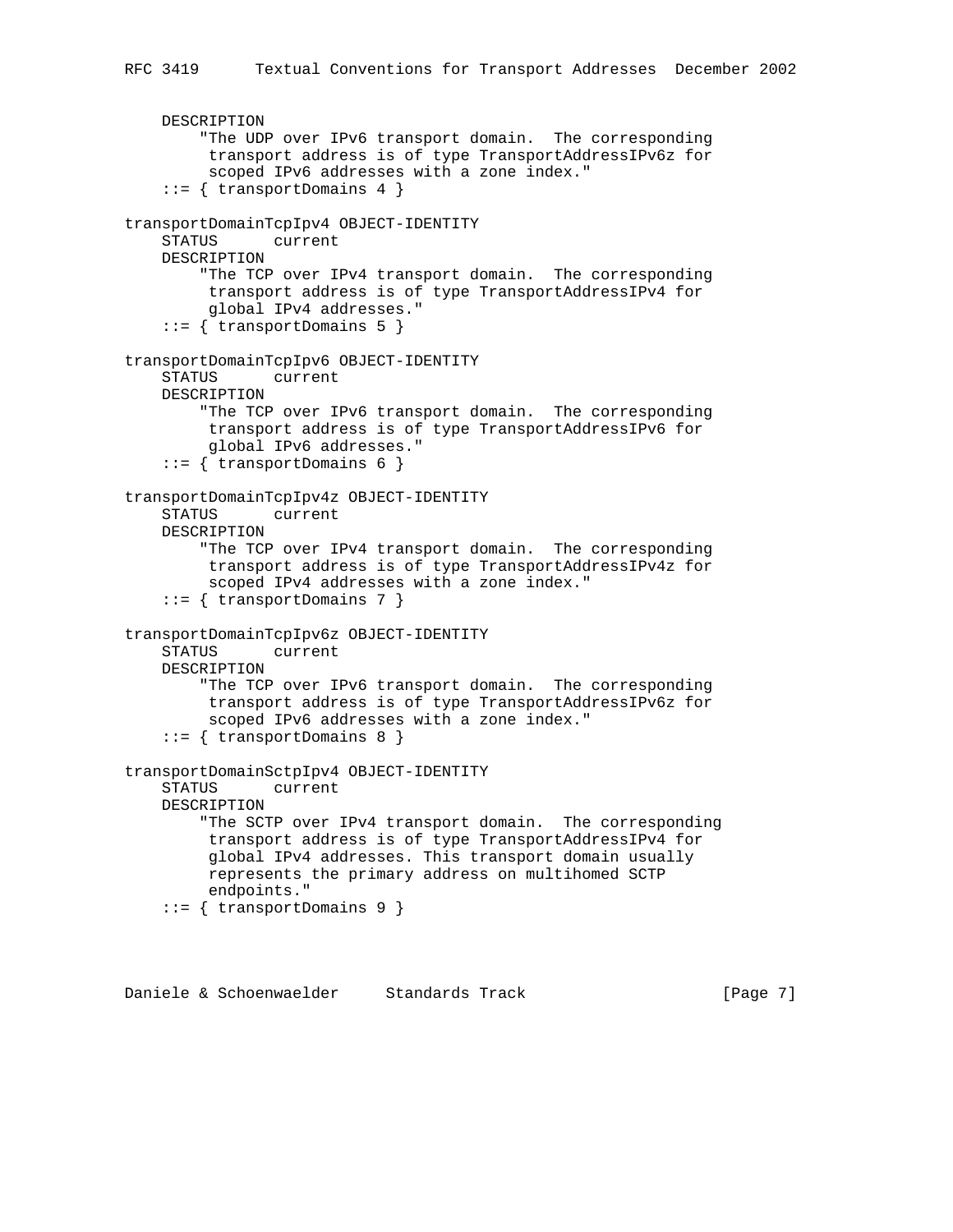```
transportDomainSctpIpv6 OBJECT-IDENTITY
     STATUS current
    DESCRIPTION
         "The SCTP over IPv6 transport domain. The corresponding
          transport address is of type TransportAddressIPv6 for
          global IPv6 addresses. This transport domain usually
          represents the primary address on multihomed SCTP
          endpoints."
     ::= { transportDomains 10 }
transportDomainSctpIpv4z OBJECT-IDENTITY
     STATUS current
    DESCRIPTION
         "The SCTP over IPv4 transport domain. The corresponding
          transport address is of type TransportAddressIPv4z for
          scoped IPv4 addresses with a zone index. This transport
          domain usually represents the primary address on
         multihomed SCTP endpoints."
     ::= { transportDomains 11 }
transportDomainSctpIpv6z OBJECT-IDENTITY
     STATUS current
    DESCRIPTION
         "The SCTP over IPv6 transport domain. The corresponding
         transport address is of type TransportAddressIPv6z for
          scoped IPv6 addresses with a zone index. This transport
          domain usually represents the primary address on
          multihomed SCTP endpoints."
     ::= { transportDomains 12 }
transportDomainLocal OBJECT-IDENTITY
    STATUS current
    DESCRIPTION
         "The Posix Local IPC transport domain. The corresponding
         transport address is of type TransportAddressLocal.
          The Posix Local IPC transport domain incorporates the
          well-known UNIX domain sockets."
     ::= { transportDomains 13 }
transportDomainUdpDns OBJECT-IDENTITY
    STATUS current
    DESCRIPTION
         "The UDP transport domain using fully qualified domain
         names. The corresponding transport address is of type
         TransportAddressDns."
     ::= { transportDomains 14 }
```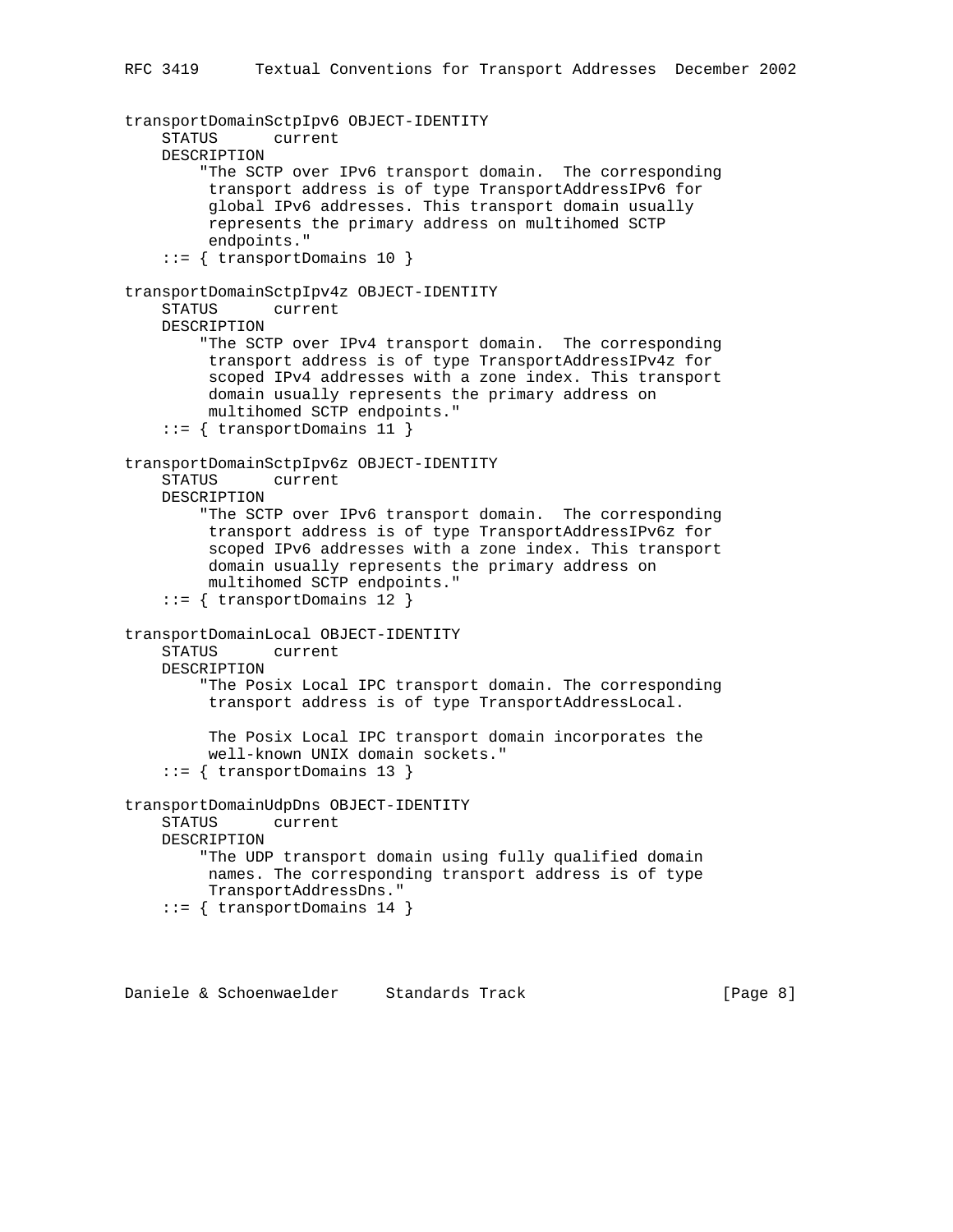```
transportDomainTcpDns OBJECT-IDENTITY
    STATUS current
    DESCRIPTION
        "The TCP transport domain using fully qualified domain
         names. The corresponding transport address is of type
         TransportAddressDns."
    ::= { transportDomains 15 }
transportDomainSctpDns OBJECT-IDENTITY
    STATUS current
    DESCRIPTION
        "The SCTP transport domain using fully qualified domain
         names. The corresponding transport address is of type
         TransportAddressDns."
    ::= { transportDomains 16 }
TransportDomain ::= TEXTUAL-CONVENTION
    STATUS current
    DESCRIPTION
        "A value that represents a transport domain.
         Some possible values, such as transportDomainUdpIpv4, are
         defined in this module. Other possible values can be
         defined in other MIB modules."
    SYNTAX OBJECT IDENTIFIER
--- The enumerated values of the textual convention below should
-- be identical to the last sub-identifier of the OID registered
-- for the same domain.
--
TransportAddressType ::= TEXTUAL-CONVENTION
    STATUS current
    DESCRIPTION
        "A value that represents a transport domain. This is the
         enumerated version of the transport domain registrations
         in this MIB module. The enumerated values have the
         following meaning:
 unknown(0) unknown transport address type
 udpIpv4(1) transportDomainUdpIpv4
 udpIpv6(2) transportDomainUdpIpv6
 udpIpv4z(3) transportDomainUdpIpv4z
 udpIpv6z(4) transportDomainUdpIpv6z
 tcpIpv4(5) transportDomainTcpIpv4
 tcpIpv6(6) transportDomainTcpIpv6
 tcpIpv4z(7) transportDomainTcpIpv4z
```
Daniele & Schoenwaelder Standards Track [Page 9]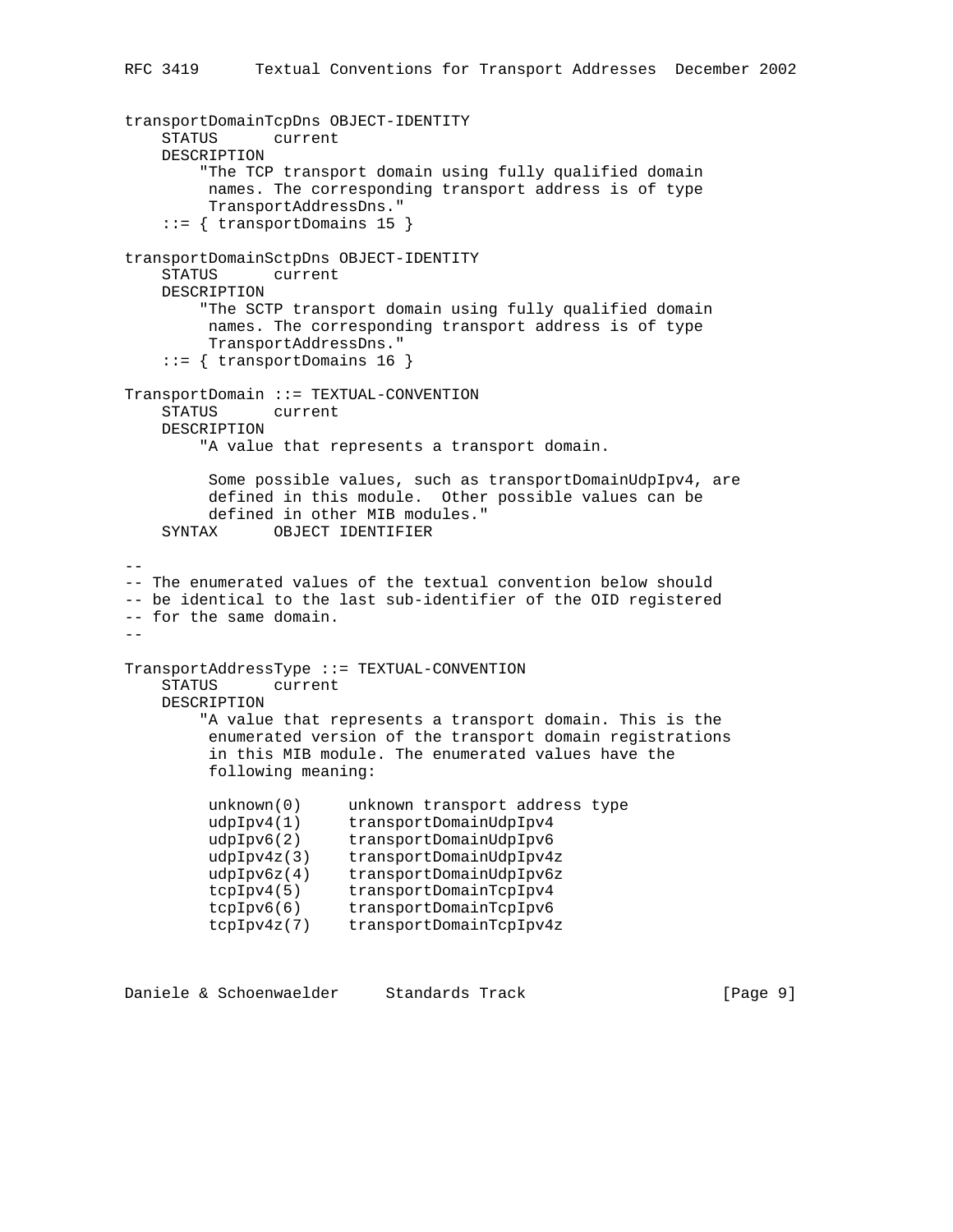| transportDomainTcpIpv6z  |
|--------------------------|
| transportDomainSctpIpv4  |
| transportDomainSctpIpv6  |
| transportDomainSctpIpv4z |
| transportDomainSctpIpv6z |
| transportDomainLocal     |
| transportDomainUdpDns    |
| transportDomainTcpDns    |
| transportDomainSctpDns   |
|                          |

 This textual convention can be used to represent transport domains in situations where a syntax of TransportDomain is unwieldy (for example, when used as an index).

 The usage of this textual convention implies that additional transport domains can only be supported by updating this MIB module. This extensibility restriction does not apply for the TransportDomain textual convention which allows MIB authors to define additional transport domains independently in

```
 other MIB modules."
     SYNTAX INTEGER {
                     unknown(0),
                     udpIpv4(1),
                     udpIpv6(2),
                     udpIpv4z(3),
                    udpIpv6z(4),
                    tcpIpv4(5),
                     tcpIpv6(6),
                     tcpIpv4z(7),
                     tcpIpv6z(8),
                     sctpIpv4(9),
                     sctpIpv6(10),
                     sctpIpv4z(11),
                     sctpIpv6z(12),
                    local(13),
                    udpDns(14),
                     tcpDns(15),
                sctpDns(16)<br>}
 }
TransportAddress ::= TEXTUAL-CONVENTION
    STATUS current
    DESCRIPTION
         "Denotes a generic transport address.
         A TransportAddress value is always interpreted within the
```
 context of a TransportAddressType or TransportDomain value. Every usage of the TransportAddress textual convention MUST

Daniele & Schoenwaelder Standards Track [Page 10]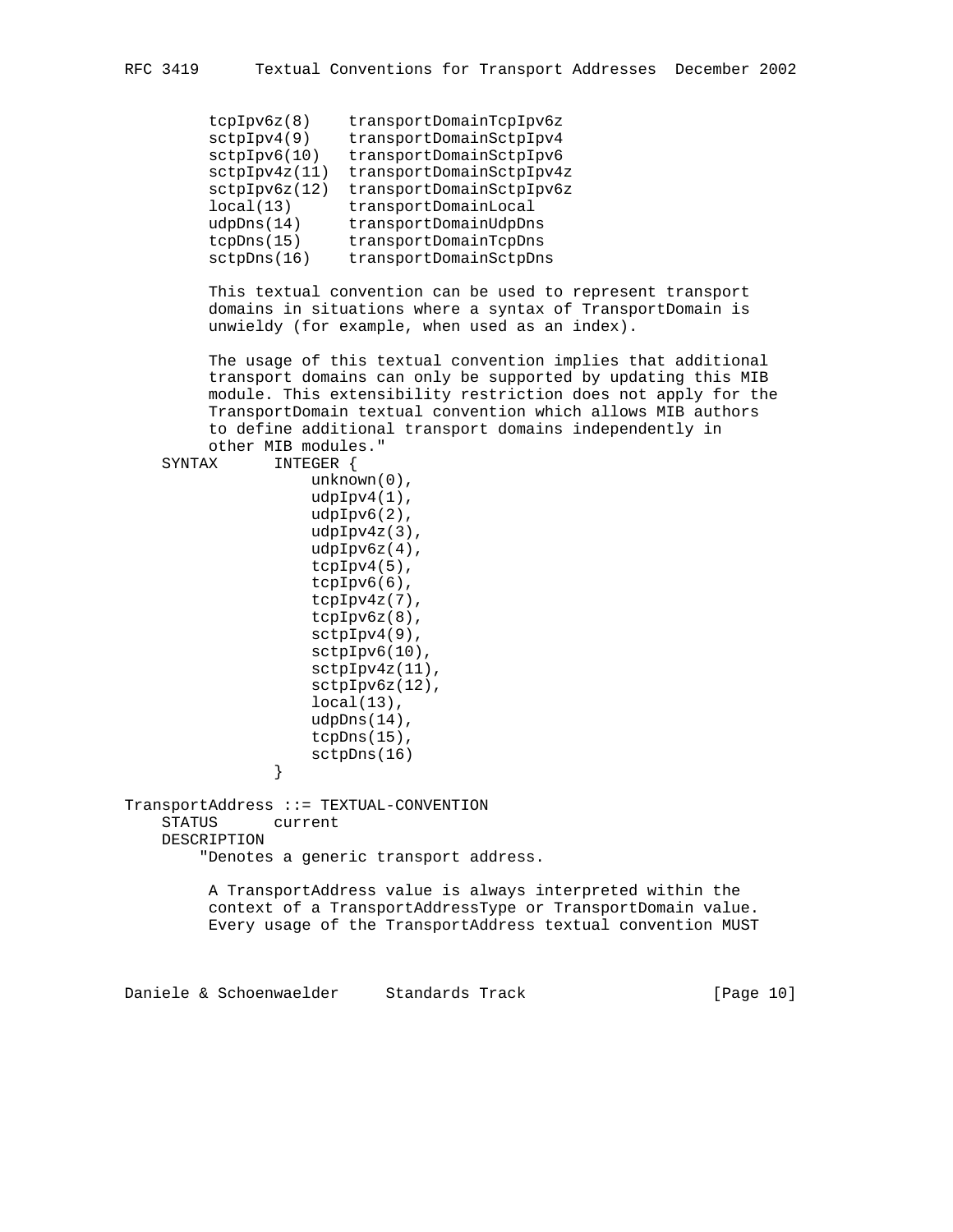specify the TransportAddressType or TransportDomain object which provides the context. Furthermore, MIB authors SHOULD define a separate TransportAddressType or TransportDomain object for each TransportAddress object. It is suggested that the TransportAddressType or TransportDomain is logically registered before the object(s) which use the TransportAddress textual convention if they appear in the same logical row.

 The value of a TransportAddress object must always be consistent with the value of the associated TransportAddressType or TransportDomain object. Attempts to set a TransportAddress object to a value which is inconsistent with the associated TransportAddressType or TransportDomain must fail with an inconsistentValue error.

 When this textual convention is used as a syntax of an index object, there may be issues with the limit of 128 sub-identifiers specified in SMIv2, STD 58. In this case, the OBJECT-TYPE declaration MUST include a 'SIZE' clause to limit the number of potential instance sub-identifiers." SYNTAX OCTET STRING (SIZE (0..255))

```
TransportAddressIPv4 ::= TEXTUAL-CONVENTION
    DISPLAY-HINT "1d.1d.1d.1d:2d"
    STATUS current
    DESCRIPTION
        "Represents a transport address consisting of an IPv4
         address and a port number (as used for example by UDP,
         TCP and SCTP):
          octets contents encoding
 1-4 IPv4 address network-byte order
 5-6 port number network-byte order
         This textual convention SHOULD NOT be used directly in object
         definitions since it restricts addresses to a specific format.
         However, if it is used, it MAY be used either on its own or
         in conjunction with TransportAddressType or TransportDomain
         as a pair."
    SYNTAX OCTET STRING (SIZE (6))
TransportAddressIPv6 ::= TEXTUAL-CONVENTION
    DISPLAY-HINT "0a[2x:2x:2x:2x:2x:2x:2x:2x]0a:2d"
    STATUS current
    DESCRIPTION
        "Represents a transport address consisting of an IPv6
         address and a port number (as used for example by UDP,
```
Daniele & Schoenwaelder Standards Track [Page 11]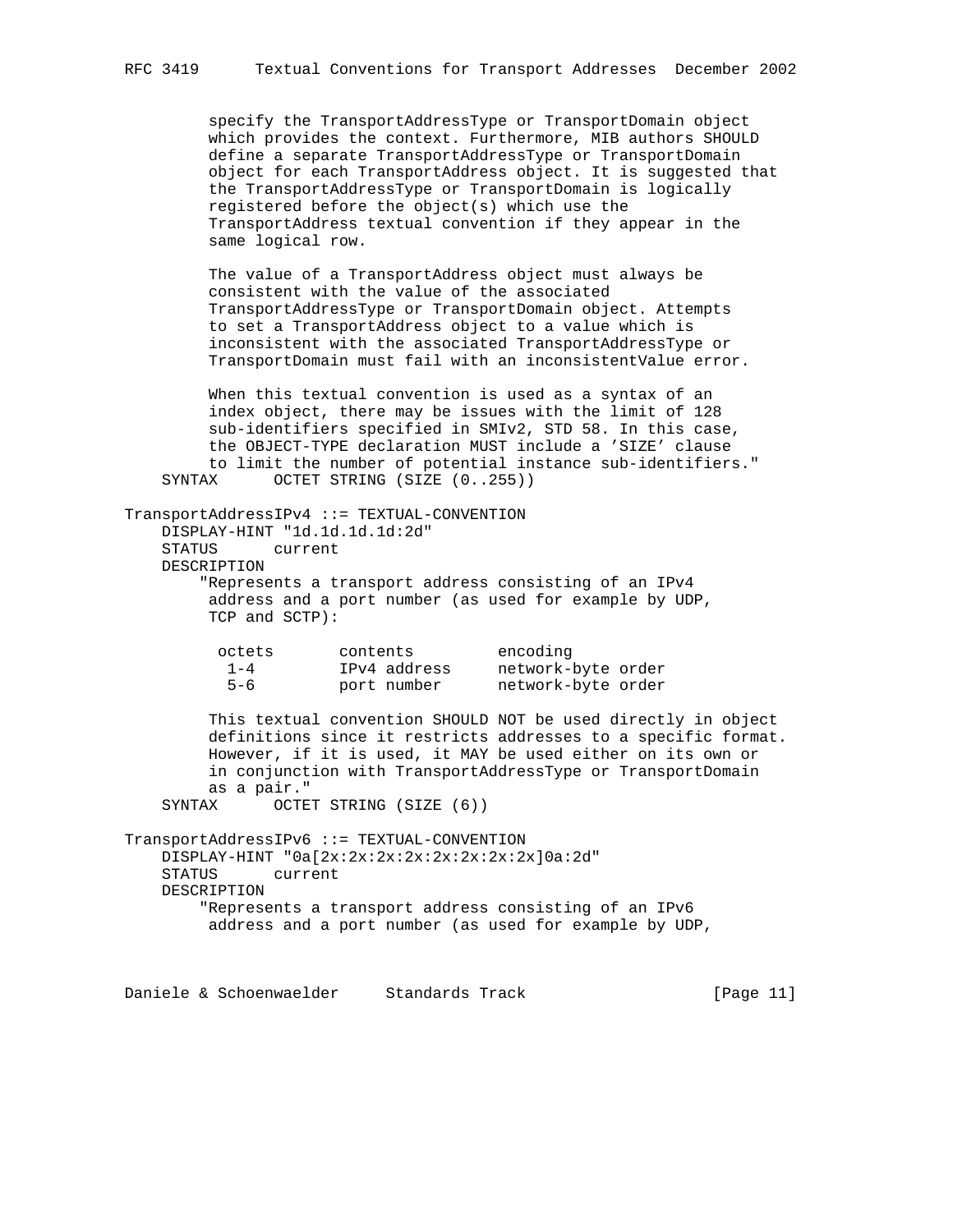```
 TCP and SCTP):
 octets contents encoding
 1-16 IPv6 address network-byte order
 17-18 port number network-byte order
        This textual convention SHOULD NOT be used directly in object
        definitions since it restricts addresses to a specific format.
        However, if it is used, it MAY be used either on its own or
        in conjunction with TransportAddressType or TransportDomain
        as a pair."
   SYNTAX OCTET STRING (SIZE (18))
TransportAddressIPv4z ::= TEXTUAL-CONVENTION
    DISPLAY-HINT "1d.1d.1d.1d%4d:2d"
    STATUS current
    DESCRIPTION
        "Represents a transport address consisting of an IPv4
        address, a zone index and a port number (as used for
        example by UDP, TCP and SCTP):
         octets contents encoding
 1-4 IPv4 address network-byte order
 5-8 zone index network-byte order
 9-10 port number network-byte order
        This textual convention SHOULD NOT be used directly in object
        definitions since it restricts addresses to a specific format.
        However, if it is used, it MAY be used either on its own or
        in conjunction with TransportAddressType or TransportDomain
        as a pair."
   SYNTAX OCTET STRING (SIZE (10))
TransportAddressIPv6z ::= TEXTUAL-CONVENTION
    DISPLAY-HINT "0a[2x:2x:2x:2x:2x:2x:2x:2x%4d]0a:2d"
    STATUS current
    DESCRIPTION
        "Represents a transport address consisting of an IPv6
        address, a zone index and a port number (as used for
        example by UDP, TCP and SCTP):
 octets contents encoding
 1-16 IPv6 address network-byte order
 17-20 zone index network-byte order
 21-22 port number network-byte order
        This textual convention SHOULD NOT be used directly in object
        definitions since it restricts addresses to a specific format.
```
Daniele & Schoenwaelder Standards Track [Page 12]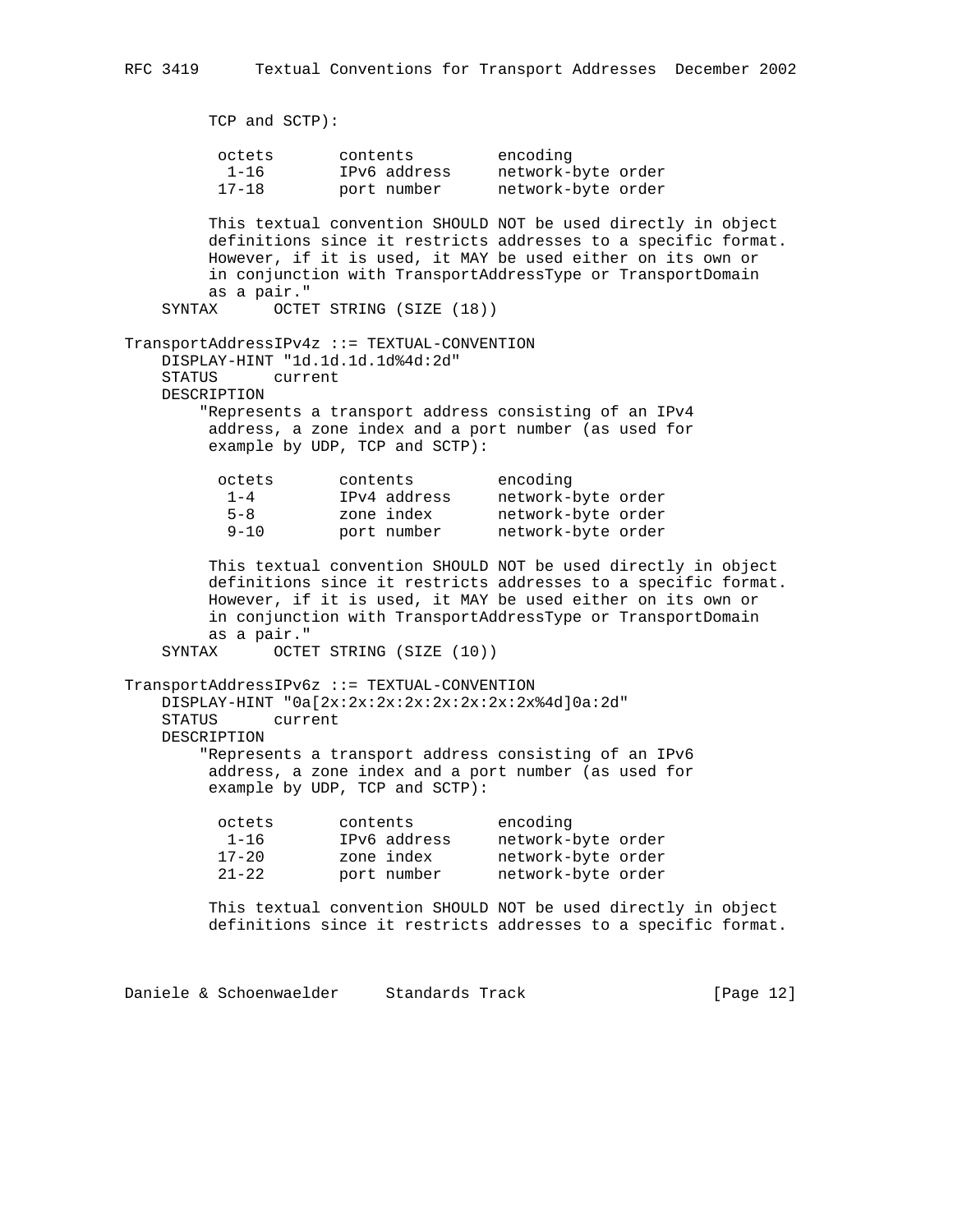However, if it is used, it MAY be used either on its own or in conjunction with TransportAddressType or TransportDomain as a pair." SYNTAX OCTET STRING (SIZE (22)) TransportAddressLocal ::= TEXTUAL-CONVENTION DISPLAY-HINT "1a" STATUS current DESCRIPTION "Represents a POSIX Local IPC transport address: octets contents encoding all POSIX Local IPC address string The Posix Local IPC transport domain subsumes UNIX domain sockets. This textual convention SHOULD NOT be used directly in object definitions since it restricts addresses to a specific format. However, if it is used, it MAY be used either on its own or in conjunction with TransportAddressType or TransportDomain as a pair. When this textual convention is used as a syntax of an index object, there may be issues with the limit of 128 sub-identifiers specified in SMIv2, STD 58. In this case, the OBJECT-TYPE declaration MUST include a 'SIZE' clause to limit the number of potential instance sub-identifiers." REFERENCE "Protocol Independent Interfaces (IEEE POSIX 1003.1g)" SYNTAX OCTET STRING (SIZE (1..255)) TransportAddressDns ::= TEXTUAL-CONVENTION DISPLAY-HINT "1a" STATUS current DESCRIPTION "Represents a DNS domain name followed by a colon ':' (ASCII character 0x3A) and a port number in ASCII. The name SHOULD be fully qualified whenever possible. Values of this textual convention are not directly useable as transport-layer addressing information, and require runtime resolution. As such, applications that write them must be prepared for handling errors if such values are not supported, or cannot be resolved (if resolution occurs at the time of the management operation). The DESCRIPTION clause of TransportAddress objects that may

Daniele & Schoenwaelder Standards Track [Page 13]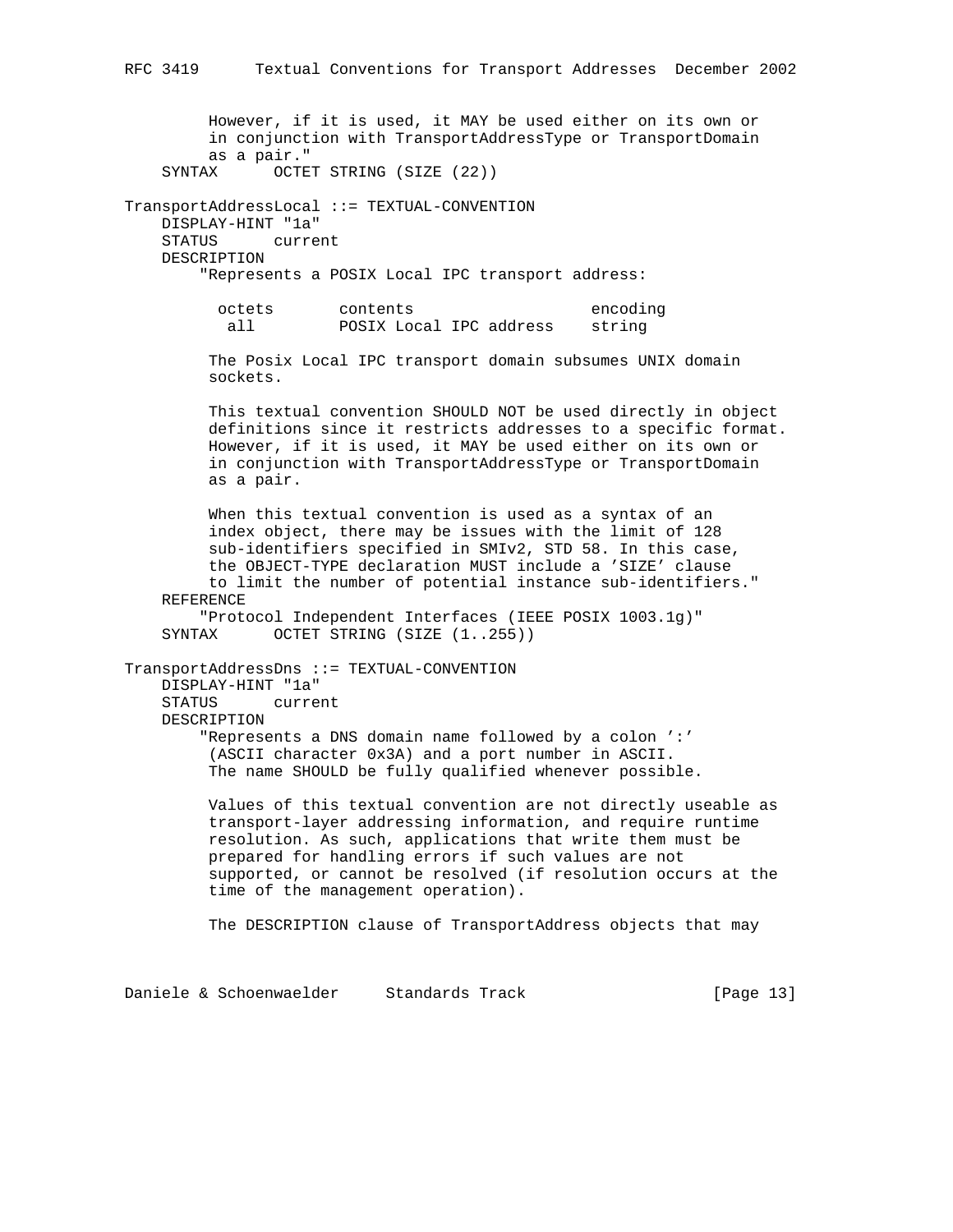have TransportAddressDns values must fully describe how (and when) such names are to be resolved to IP addresses and vice versa.

 This textual convention SHOULD NOT be used directly in object definitions since it restricts addresses to a specific format. However, if it is used, it MAY be used either on its own or in conjunction with TransportAddressType or TransportDomain as a pair.

 When this textual convention is used as a syntax of an index object, there may be issues with the limit of 128 sub-identifiers specified in SMIv2, STD 58. In this case, the OBJECT-TYPE declaration MUST include a 'SIZE' clause to limit the number of potential instance sub-identifiers." SYNTAX OCTET STRING (SIZE (1..255))

#### END

5. Examples

 This section shows some examples how transport addresses are encoded and rendered using some of the transport address definitions.

| Description:                                               | Unspecified IPv4 address on port 80.                   |
|------------------------------------------------------------|--------------------------------------------------------|
| Encoder (hex):                                             | 000000000050                                           |
| Display:                                                   | 0.0.0.0:80                                             |
| Description:<br>Encoding $(hex): 86A922010050$<br>Display: | Global IPv4 address on port 80.<br>134.169.34.1:80     |
| Description:                                               | Unspecified IPv6 address on port 80.                   |
| Encoder (hex):                                             |                                                        |
| Display:                                                   | $[0:0:0:0:0:0:0:0:0]$ :80                              |
| Description:                                               | Global IPv6 address on port 80.                        |
| Encoding (hex):                                            | 1080000000000000000080800200C417A0050                  |
| Display:                                                   | [1080:0:0:0:8:800:200C:417A]:80                        |
| Description:                                               | Link-local IPv6 address with zone-index 42 on port 80. |
| Encoder (hex):                                             | FE800000000000000000100000000002000000002A0050         |
| Display:                                                   | $[FF80:0:0:0:1:0:0:200*42]:80$                         |
| Description:                                               | Posix Local IPC address (UNIX domain).                 |
| Encoding (hex):                                            | 2F7661722F6167656E74782F6D6173746572                   |
| Display:                                                   | /var/agentx/master                                     |

Daniele & Schoenwaelder Standards Track [Page 14]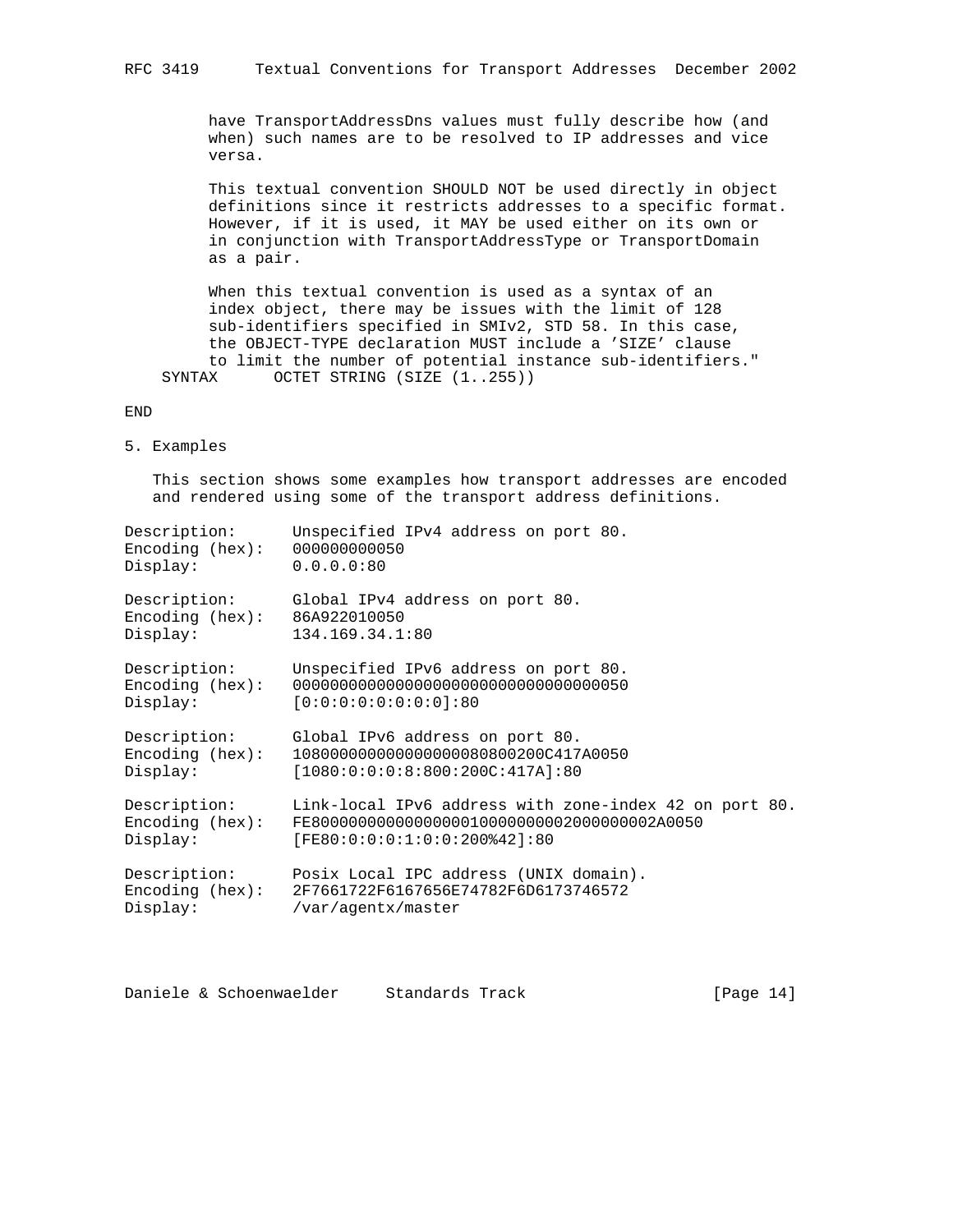| Description:   | Fully qualified domain name on port 80. |
|----------------|-----------------------------------------|
| Encoder (hex): | 7777772E6578616D706C652E6E65743A3830    |
| Display:       | www.example.net:80                      |

6. Security Considerations

 The MIB module contained in this memo does not define any management objects. Instead, it defines a set of textual conventions which may be used by other MIB modules to define management objects.

 Meaningful security considerations can only be written for MIB modules that define concrete management objects. This document has therefore no impact on the security of the Internet.

7. Acknowledgments

 This document was produced by the Operations and Management Area "IPv6MIB" design team. The authors would like to thank Mark Ellison, Brian Haberman, Mike Heard, Glenn Mansfield Keeni, Erik Nordmark, Shawn A. Routhier, Bill Strahm, Dave Thaler and Bert Wijnen for their comments and suggestions.

8. Intellectual Property Notice

 The IETF takes no position regarding the validity or scope of any intellectual property or other rights that might be claimed to pertain to the implementation or use of the technology described in this document or the extent to which any license under such rights might or might not be available; neither does it represent that it has made any effort to identify any such rights. Information on the IETF's procedures with respect to rights in standards-track and standards-related documentation can be found in BCP-11. Copies of claims of rights made available for publication and any assurances of licenses to be made available, or the result of an attempt made to obtain a general license or permission for the use of such proprietary rights by implementors or users of this specification can be obtained from the IETF Secretariat.

 The IETF invites any interested party to bring to its attention any copyrights, patents or patent applications, or other proprietary rights which may cover technology that may be required to practice this standard. Please address the information to the IETF Executive Director.

Daniele & Schoenwaelder Standards Track [Page 15]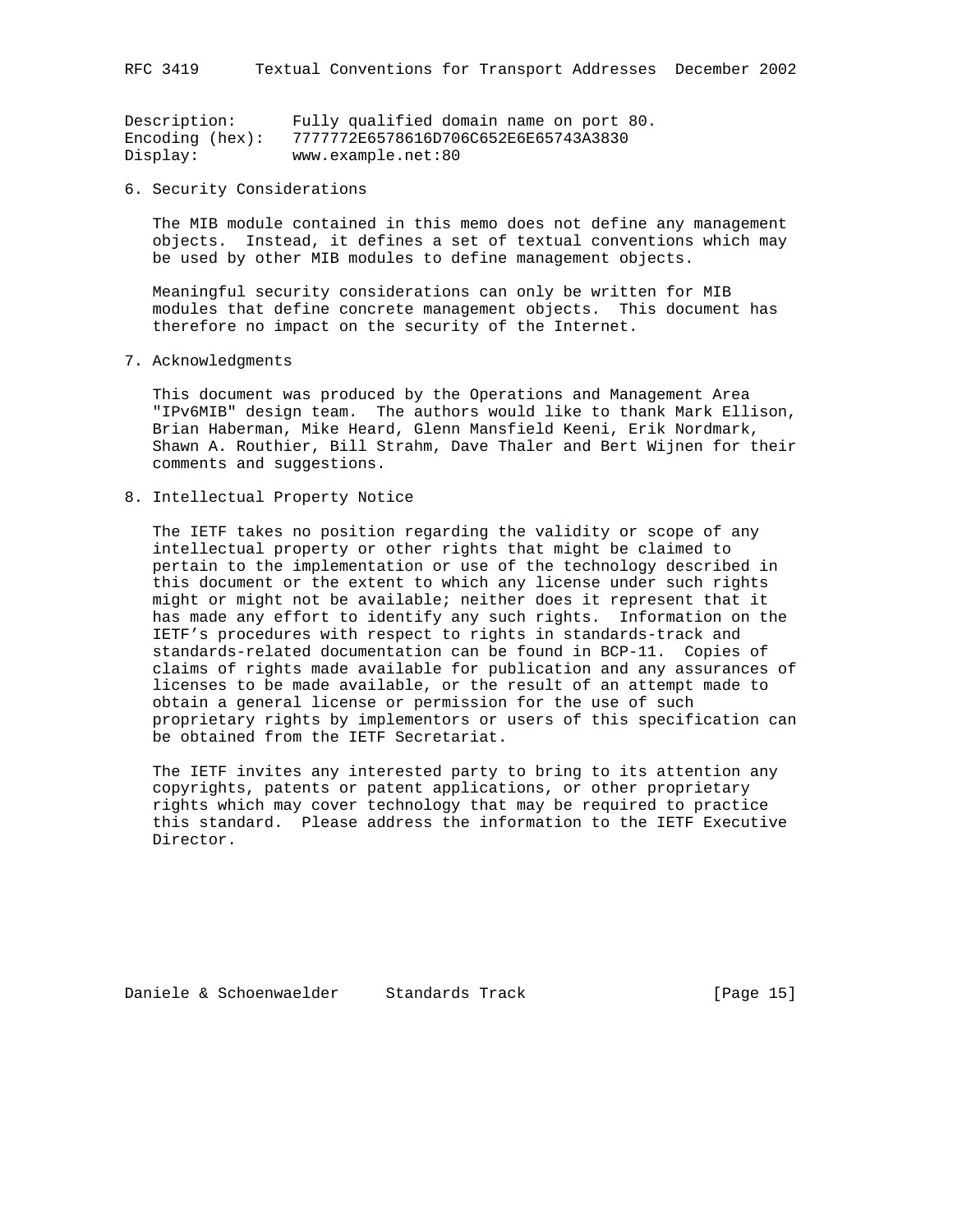Normative References

- [RFC2119] Bradner, S., "Key words for use in RFCs to Indicate Requirement Levels", BCP 14, RFC 2119, March 1997.
- [RFC2578] McCloghrie, K., Perkins, D., Schoenwaelder, J., Case, J., Rose, M. and S. Waldbusser, "Structure of Management Information Version 2 (SMIv2)", STD 58, RFC 2578, April 1999.
- [RFC2579] McCloghrie, K., Perkins, D., Schoenwaelder, J., Case, J., Rose, M. and S. Waldbusser, "Textual Conventions for SMIv2", STD 58, RFC 2579, April 1999.
- [RFC2580] McCloghrie, K., Perkins, D., Schoenwaelder, J., Case, J., Rose, M. and S. Waldbusser, "Conformance Statements for SMIv2", STD 58, RFC 2580, April 1999.
- [RFC3417] Presuhn, R., Case, J., McCloghrie, K., Rose, M. and S. Waldbusser, "Transport Mappings for the Simple Network Management Protocol (SNMP)", STD 62, RFC 3417, December 2002.

Informative References

- [SCOPED] Deering, S., Haberman, B., Jinmei, T., Nordmark, E., Onoe, A. and B. Zill, "IPv6 Scoped Address Architecture", Work in Progress.
- [RFC2396] Berners-Lee, T., Fielding, R. and L. Masinter, "Uniform Resource Identifiers (URI): Generic Syntax", RFC 2396, August 1998.
- [RFC2732] Hinden, R., Carpenter, B. and L. Masinter, "Format for Literal IPv6 Addresses in URL's", RFC 2732, August 1998.
- [RFC3291] Daniele, M., Haberman, B., Routhier, S. and J. Schoenwaelder, "Textual Conventions for Internet Network Addresses", RFC 3291, December 2001.
- [RFC3410] Case, J., Mundy, R., Partain, D. and B. Stewart, "Introduction and Applicability Statements for Internet- Standard Management Framework", RFC 3410, December 2002.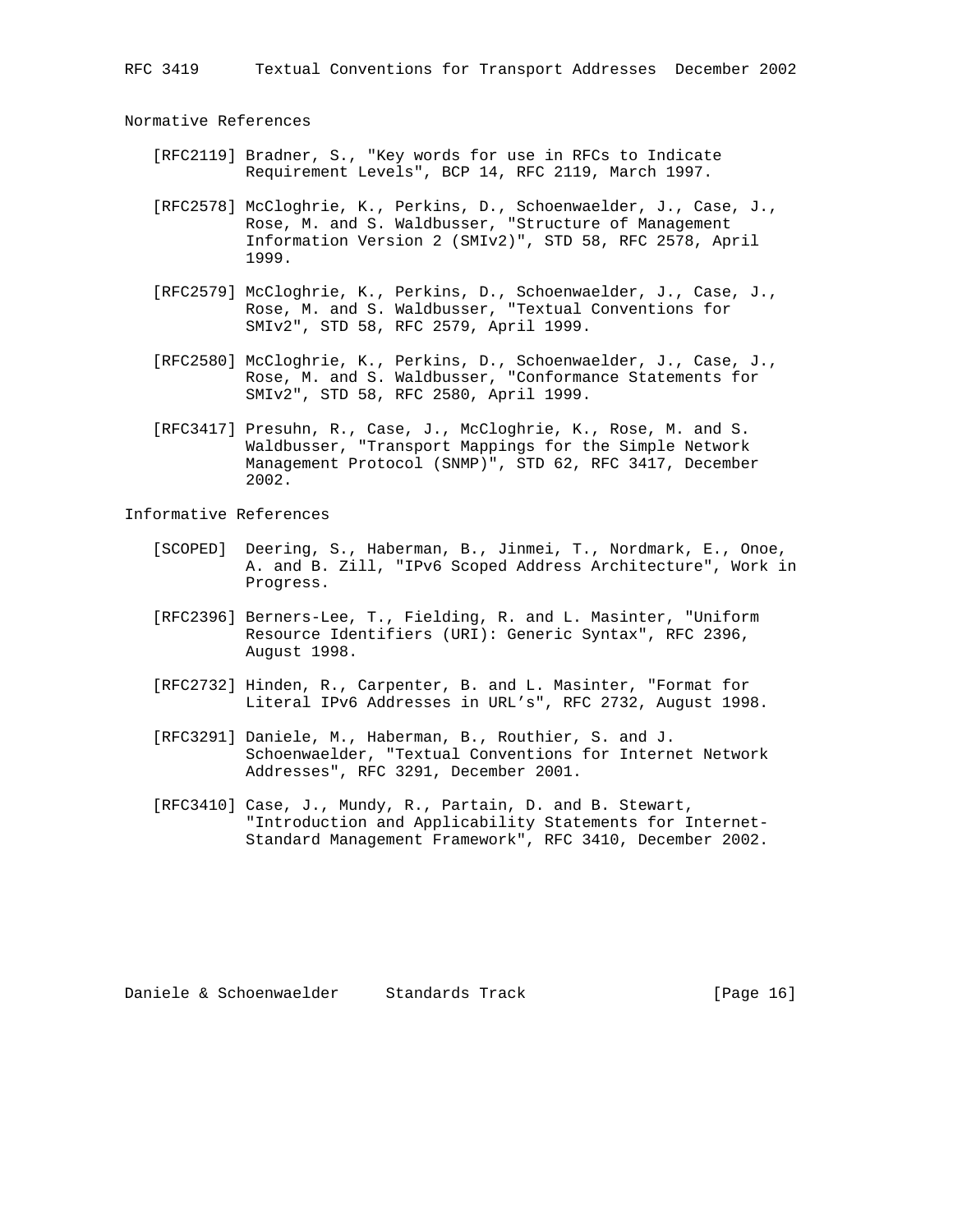Authors' Addresses

 Mike Daniele Consultant 19 Pinewood Rd Hudson, NH 03051 USA

 Phone: +1 603 883-6365 EMail: md@world.std.com

 Juergen Schoenwaelder TU Braunschweig Bueltenweg 74/75 38106 Braunschweig Germany

 Phone: +49 531 391-3289 EMail: schoenw@ibr.cs.tu-bs.de